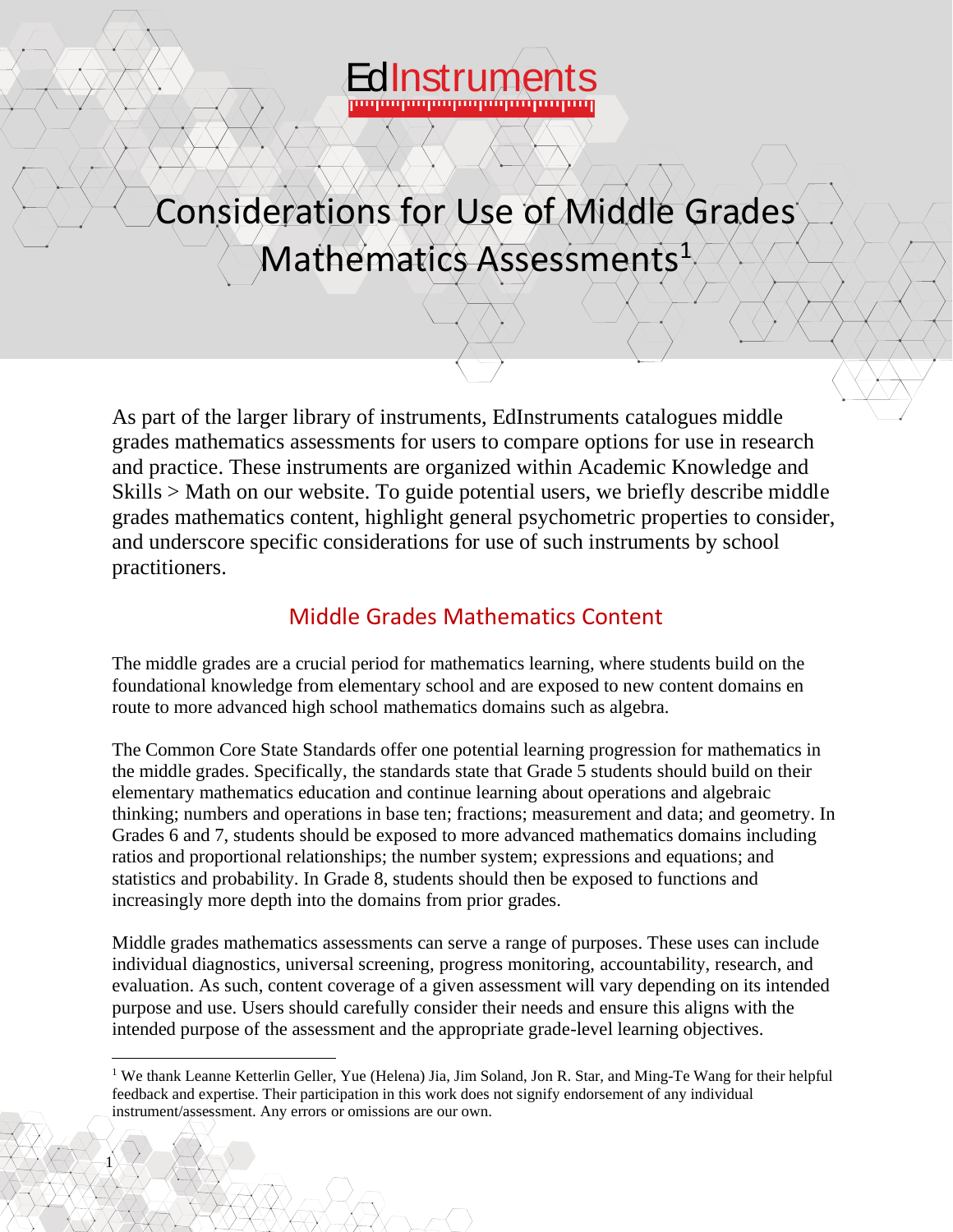2

# General Psychometric Considerations

Users need to consider the technical adequacy and psychometric properties of mathematics assessments. We highlight key points here. Users can also consult the National Center on Intensive Intervention screening and progress monitoring [tools charts](https://intensiveintervention.org/tools-charts/identifying-assessments) for specific information on technical adequacy of some specific assessments at specific grade levels for specific uses.

## **Validity**

Validity is the extent to which theory and evidence support the intended interpretations of scores for proposed uses (Standards for Educational and Psychological Testing, 2014). At a high level, instruments can only be supported by validity evidence for particular interpretations and uses with particular populations. When evaluating validity evidence of instruments under consideration, the relevant evidence should directly support your interpretations and uses.

#### **Intended Interpretations and Uses**

Users must consider the intended purpose of the instrument (i.e., for whom the instrument is intended to be used, the proposed purposes, and contexts in which the instrument is used) and whether this matches the intended use of the eventual user. For example, what is the intended age range? Is there an intended (sub-)population under consideration?

### **Content**

An important source of evidence concerns the content of the questions comprising each measure. The greatest threats to validity include weak or limited content or construct coverage and construct-irrelevant variance. Is the instrument content supported by theory and prior research? Was there expert review to support the content coverage? Is there evidence that instrument items were reviewed by experts for sensitivity to gender, race/ethnicity, linguistic complexity, culture, or other characteristics relevant to your intended uses?

#### **Consistency across Groups**

Is there evidence that the measurement model parameters are consistent across groups, i.e., that there is no bias across gender, English learner (EL) versus non-EL students, students of different race or ethnicity? Evidence should, at a minimum, include differential item functioning (DIF) analyses, or better yet, measurement invariance or multigroup confirmatory factor analyses.

#### **Consistency over Time**

If the measure is intended for use longitudinally, such as in growth models, pre/post interventions, or value-added models, is there evidence that the measurement model parameters are consistent over time (longitudinal invariance)? Is there evidence of test-retest reliability?

# Additional Considerations for Use by School Practitioners

Middle math practitioners use assessments for three purposes:

*Screening* all students to identify those who may need additional support;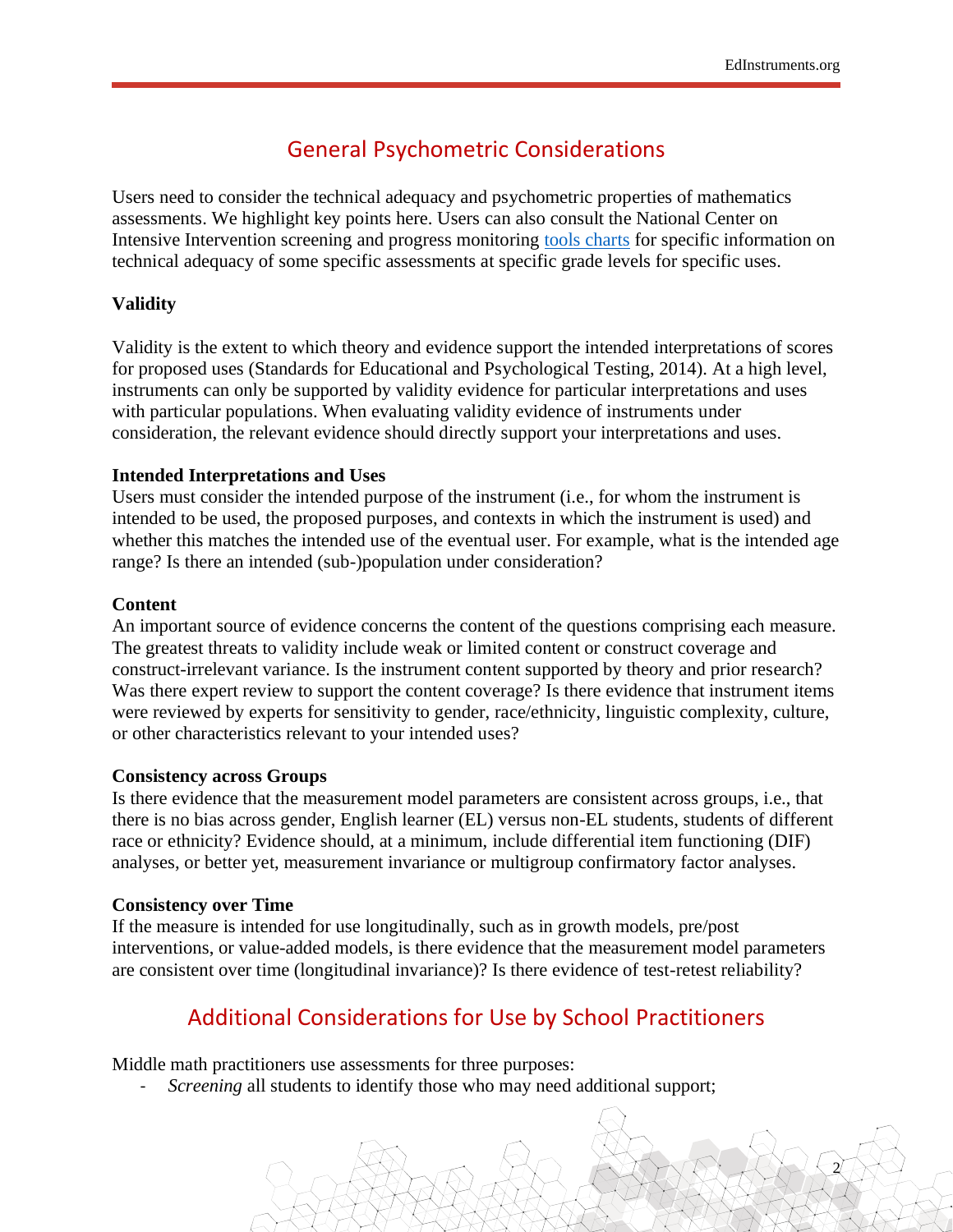- *Diagnosing* specific skill strengths and deficits to inform instructional approach, either for a full class or for students needing supplemental and more intensive support; and
- *Progress monitoring* to assess rate of progress and make decisions about when a change in instructional approach is needed, for students receiving supplemental and intensive support.

# **Screening Assessments Are Not Diagnostic**

As schools seek to reduce the amount of time students spend being assessed in favor of instruction, there is often a desire to select and use efficiently administered assessments for multiple purposes. Most commonly this occurs when screening assessments are adopted because of their purported alignment with curriculum and use for diagnostic purposes. However, screening and diagnostic assessments, by definition are constructed in opposition to one another. It is important for practitioners to use assessments aligned with their intended purpose.

## **Usability and Cost**

Middle grades math assessments should be easy for educators to use. Automated score reports that are easy to understand for both teachers and parents are ideal in this case. While most assessments have software packages that support data entry, scoring and reporting, the cost for these additional supports varies, which is also of interest to school practitioners.

## **Decision-making "Stakes"**

Because of the limited availability of assessments that have been rigorously validated for all subgroups of the population, among other concerns, it is important to consider the "stakes" of the decisions being derived from assessment data. High stakes decisions, such as determining whether a student is eligible for special education, require assessments that have robust technical adequacy evidence for the target population. Low stakes decisions, such as determining whether a student needs more practice with a particular skill, can be carried out using assessments with somewhat weaker technical adequacy evidence.

## **Accessibility and Accommodations**

3

School practitioners may need to consider issues of accessibility and accommodations for students being assessed. Some students may require additional time, for example. For timed mathematics tests, however, applying an extra-time accommodation may compromise the integrity of the scores. Similarly, for mathematics tests in which the tested construct is students' ability to perform computations, calculators may not be appropriate. Educators will need information about accommodations when determining which accommodations can be provided to still maintain the integrity of the results.

Some assessments specify the accessibility features available (e.g., items are read aloud by the assessor and the examinee may respond with gestures such as pointing, which can permit scoring of responses from individuals who may have limited expressive abilities). When assessing students with low-incidence disabilities (e.g., visual impairment, hearing loss, significant cognitive impairment) and moderate to severe display, extensive modifications may be needed to permit established assessments to be accessible to these students, which may render assessment scores of little value.